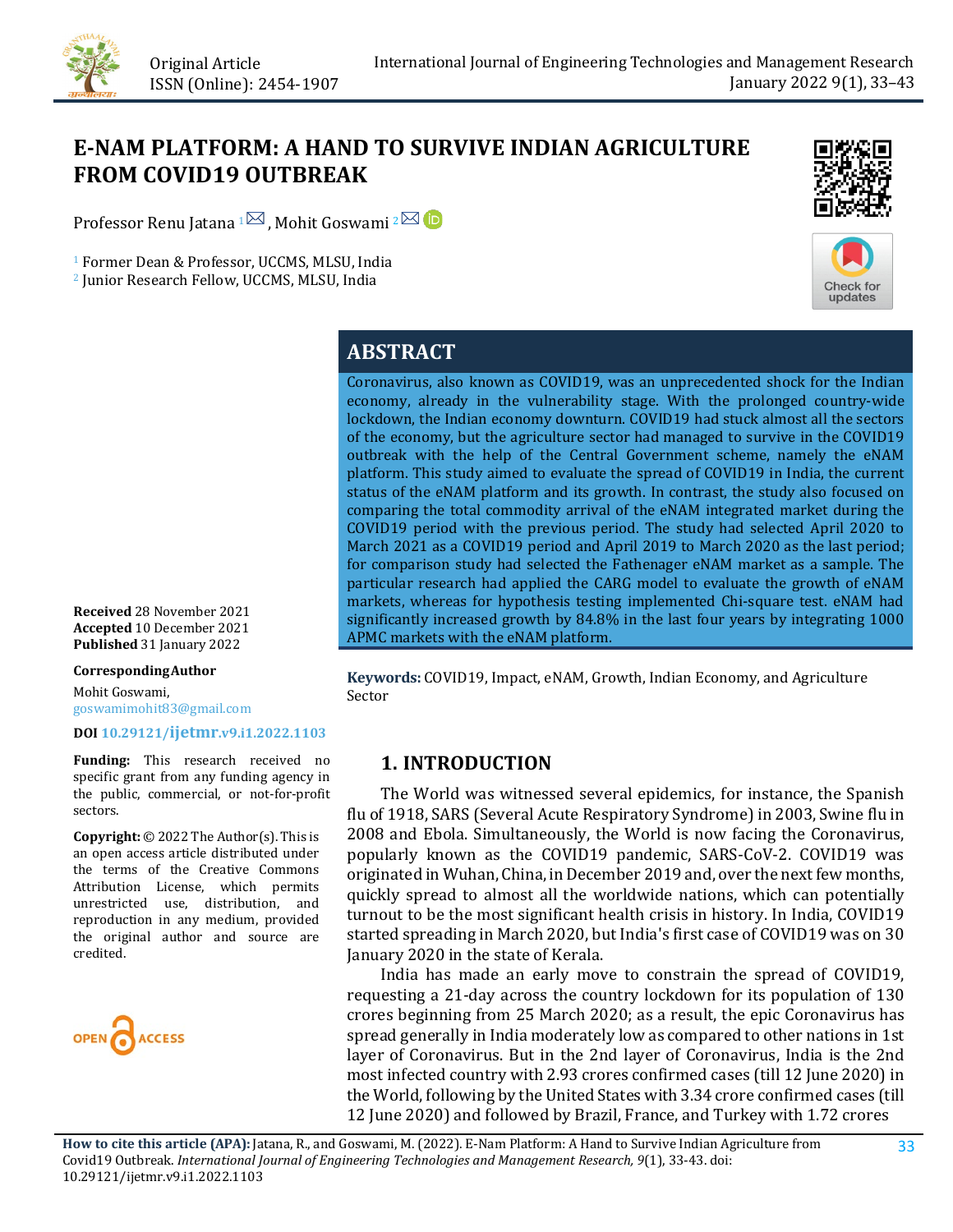57.3 lakhs and53.2 lakhs confirmed cases (till 12 June 2020) which is primarily because of negligence and carelessness people resident in-country for instance not wearing a mask, not maintaining social distancing and ignorance of health issues etc.,

The COVID19 outbreak has taken the World completely unaware, exposing the vulnerability of the agricultural system along with public health in coping with these pandemics. India is the World's agricultural powerhouse, the largest producer of milk, pulses, and spices, and has the World's largest cattle herd and the most significant area under wheat, rice, and cotton. The pandemic wreaked substantial physical, social, economic, and emotional havoc on all the stakeholders of the Indian agricultural system.

The government of India has announced various packages and schemes to survive and overcome Coronavirus in the different sectors, including the agriculture sector, for instance, the COVID19 social assistance package of INR 1.7 lakh crore, which is almost 25 billion US\$ under Pradhan Mantri Garib Kalyan Yojana (PM-GKY) to provide benefits to farmers and rural household, or government price stabilization policies helped stability in cereal prices initially, and prices of essential commodities remained stable in May& June 2020 due to better supply chain management. The schemes announced in light of Coronavirus and schemes like eNAM (Electronic national agriculture market) have become a helping hand to cure the impact of COVID19 on the agriculture sector.

eNAM portal is a scheme of the Government of India to integrate APMC (Agriculture Producer market committee) markets and create a unified national market by virtual network formation all over the nation to build the "ONE NATION ONE MARKET", which was announced on 14 April 2016. It is a program of liking markets with a colossal effort of many agencies involved like the central government, which provides a uniform policy framework, Small Farmers Agribusiness Consortium (SFAC) playing the role of the lead agency along with private strategic partner Nagarjuna Fertilizers and Chemicals Limited for maintenance of the portal, Directorate of Marketing and Inspection (DMI) for providing technical support for harmonization of standards for commodities and assaying facilities, National Information Centre (NIC) for providing necessary servers to host e-NAM portal, state governments and marketing boards providing storage and warehousing facilities, regulate and dispute resolution mechanism to APMC markets, and APMC markets for implementation of physical and online trading.

In the meantime, of COVID19 outbreak where all the sectors shut down due to control the spread of infection, The Government of India has permitted the farmers to straight sell their produce from selected warehouses or premises of farmers producer organizations (FPO) over electronic marketing platform eNAM, completely bypassing the Market. eNAM portal help farmers access the information through their mobile phones from anywhere. eNAM is helping farmers to trade their products through the virtual network using mobile applications to earn a survival benefit. The government also allowed registered farmers to appoint the eNAM markets to assassinate crops and permit them to sell products directly from the warehouses.

#### **2. OBJECTIVES OF STUDY**

- 1) To evaluate the spread of COVID19 in India.
- 2) To check the current status of eNAM in India.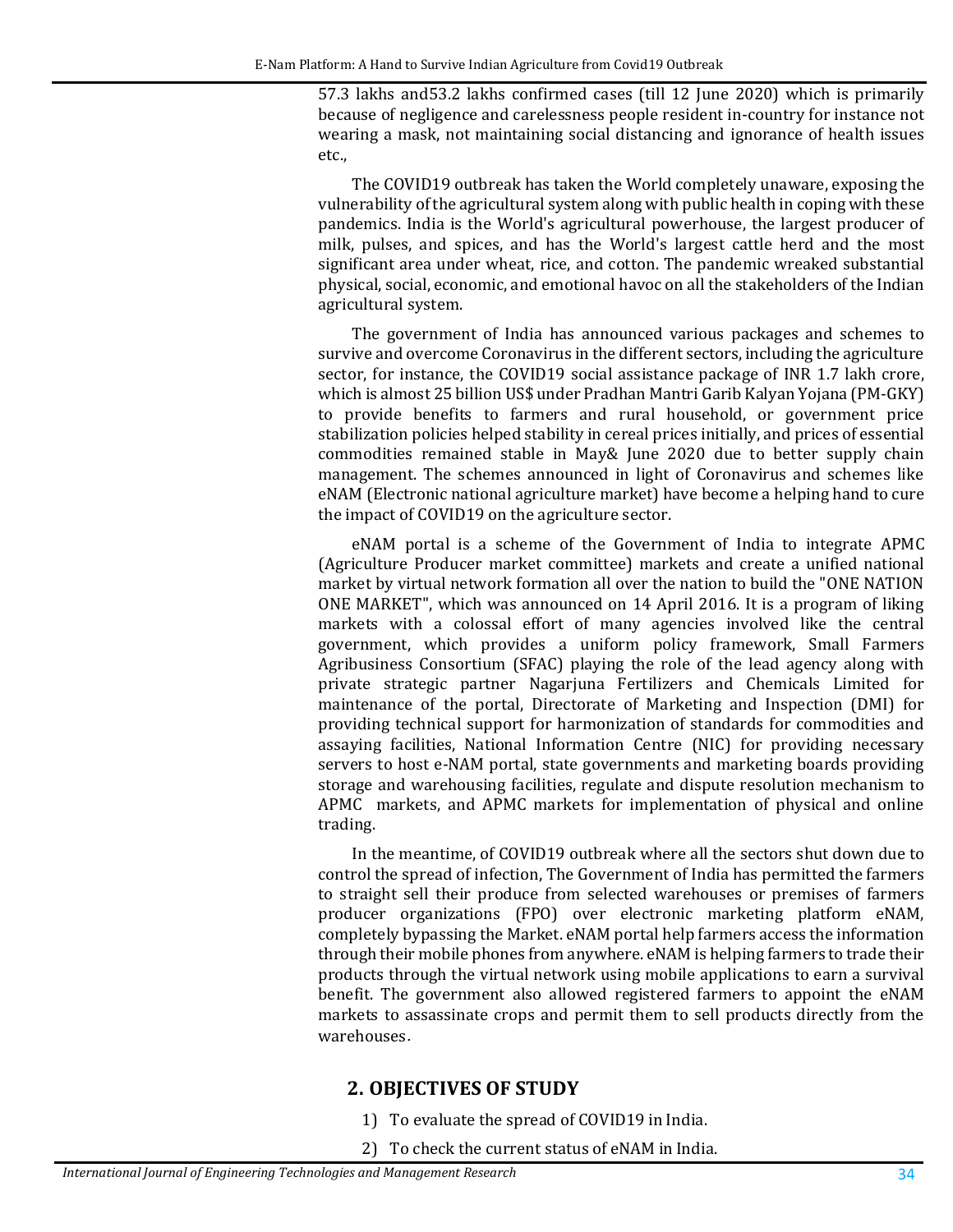- 3) To Study total commodity arrival from April 2018 to March 2020 of eNAM integrated market in Rajasthan.
- 4) To compare commodity arrival during COVID19 outbreak with the previous period for selected eNAM Market.

#### **2.1. HYPOTHESIS OF STUDY**

**H0(1)** = There is no significant difference in selected commodity arrival during the COVID19 outbreak compared to the previous period.

#### **3. REVIEW OF LITERATURE**

A literature review is a survey of scholarly materials on a given topic. It provides an overview of current knowledge, helping you to discover pertinent ideas, techniques, and gaps in the available research. Below reviewed literature to find a gap in particular study.

[Sahoo and Samal \(2020\)](#page-10-0) In this paper, "Impact of Covid-19 on Indian agriculture", the authors were aimed to evaluate the impact of Covid-19 on Indian Agriculture. The study was descriptive, based on secondary sources of data. Authors had stated six effects of Covid-19. First visible results of Covid-19 on rural supply chain, the second impact was the put off in sowing and harvesting plants, predicted the third effect task cuts in the agriculture, the fourth massive impact was the complete shutdown of exports, the fifth effect was on MSME's & SMEs, and the sixth effect was the prediction of a weak consumption trend post-Covid-19.

[Chetan and Yogesh \(2020\)](#page-9-0) The particular paper, "Covid-19 impacts on the Indian Agriculture, " focused on analyzing the impact of Covid-19 on Indian Agriculture. This research is primarily descriptive based on Secondary sources of data. Secondary data has been collected from different published sources like books, journals, newspapers and magazines, and websites. It can be concluded that the food supply chain had been hit the strongest by the pandemic, resulting in a shortage of food security amongst the most vulnerable segment of the population. Apart from that, if we run deeper, we will observe that the migrant labour or crisis directly affects the agricultural sector employment.

[Arumugam et al. \(2020\)](#page-9-1) In this paper, "Covid-19: Impact of Agriculture in India," the authors objective was to evaluate the impact of Covid-19 on Indian agriculture. The progressing wellbeing emergency around COVID-19 has influenced varying societies. Governments have swung into activities since the Coronavirus assault made an extraordinary circumstance. Rules gave by the Ministry of Home Affairs, Government of India on 15 April 2020 after the expansion of lockdown till 10 May 2020, excluded agribusiness, agriculture, creature farming, poultry, and fishery, and partnered exercises from lockdown limitations; workers can go to work, markets are to open, acquirement is to occur, and Agri-input shops and agrohandling focuses are to work.

#### **4. MATERIALS AND METHODS**

The particular study employed empirical research design and based on secondary sources of data which was collected from various sources which are elaborated in the below table: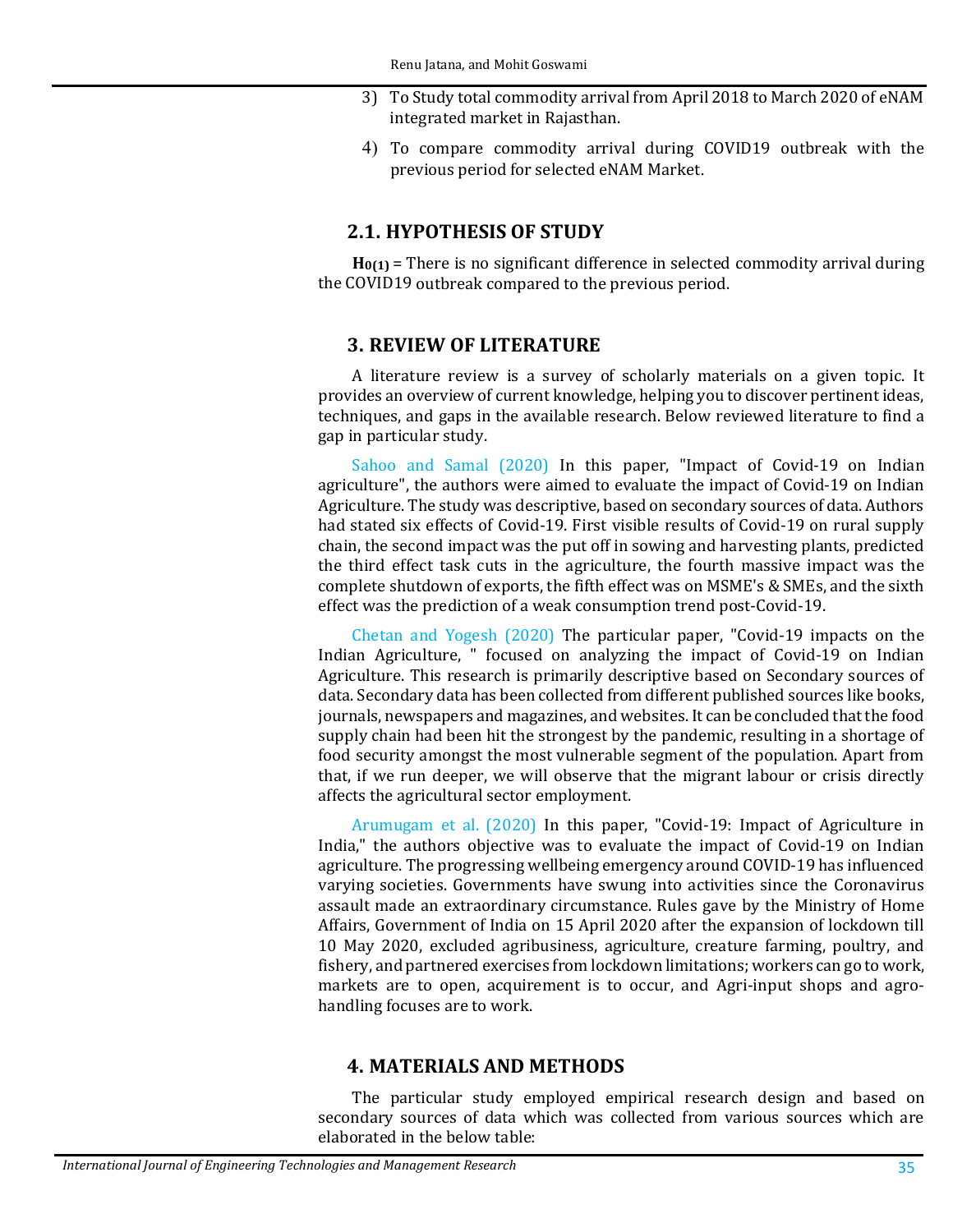| <b>Table 1 Sources of Data</b>                       |                                                                                                                                                                               |                                                                                                           |  |  |  |  |  |
|------------------------------------------------------|-------------------------------------------------------------------------------------------------------------------------------------------------------------------------------|-----------------------------------------------------------------------------------------------------------|--|--|--|--|--|
| <b>DATA</b>                                          | Website                                                                                                                                                                       | Source                                                                                                    |  |  |  |  |  |
| Covid-19<br>confirmed<br><b>Patient</b>              | Ministry of Health and<br><b>Family Welfare</b><br>website and<br>Organization website                                                                                        | https://www.mohfw.gov.in and<br>https://www.covid19india.org/                                             |  |  |  |  |  |
| Number of<br>eNAM market<br>in India                 | Electronic National<br><b>Agriculture Market</b><br>Website                                                                                                                   | https://enam.gov.in/web/e<br>Nam-market-status                                                            |  |  |  |  |  |
| <b>Stakeholder</b><br>of eNAM in<br>India            | <b>Electronic National</b><br><b>Agriculture Market</b><br>Website                                                                                                            | https://enam.gov.in/web/dashboard/stakeholder-<br>data                                                    |  |  |  |  |  |
| <b>Total arrival</b><br>of product in<br>eNAM market | Ministry of<br>Information and<br><b>Broadcasting</b><br>(Government of India)<br>DgMarket website and<br>Department of<br>Agriculture market<br>(Government of<br>Rajasthan) | https://agmarknet.gov.in/D efault.aspx and<br>http://market.agriculture.raj<br>asthan.gov.in/Default.aspx |  |  |  |  |  |

The target of the study is to evaluate the peak and increment of confirmed cases at the national level with the possible measures taken by the Government of India and other state governments. The study also analyses the current status of the eNAM network and growth at the national level, whereas to evaluate the impact of COVID-19 on agriculture production, a comparative analysis has been conducted on total arrival of a commodity during COVID-19 with the previous period for which April 2020 to March 2021 consider as COVID-19 period and April 2019 to March 2020 view as last period.

For comparative analysis, Fathenager Market has been selected because it has been integrated with the eNAM platform from the day the first scheme was launched. The study focuses on four significant commodities that have the highest arrival during the COVID-19 period: Wheat, Maize, Jawar and Bengal Grams, out of which Wheat and Bengal Grams are rabi crops whereas Maize and Jawar are Kharif crops.

In the particular study, to present data visualization tables, figures and diagram has been employed which includes Bar, Column and map chart using Microsoft-Excel and Tableau v2020 whereas for analysis various test has been applied using SPSS v24 which are as follows:

#### **4.1. NORMALITY TEST**

A distribution plot of the collected data is helpful to check the normality of the data. The data distribution should be restricted to determine that it does not deviate too much compared to the normal distribution. To ensure the normality of data Kolmogorov-Smirnova test and Shapiro-Wilk test was employed, and it was found that data was not normally distributed, or data was non-parametric in nature.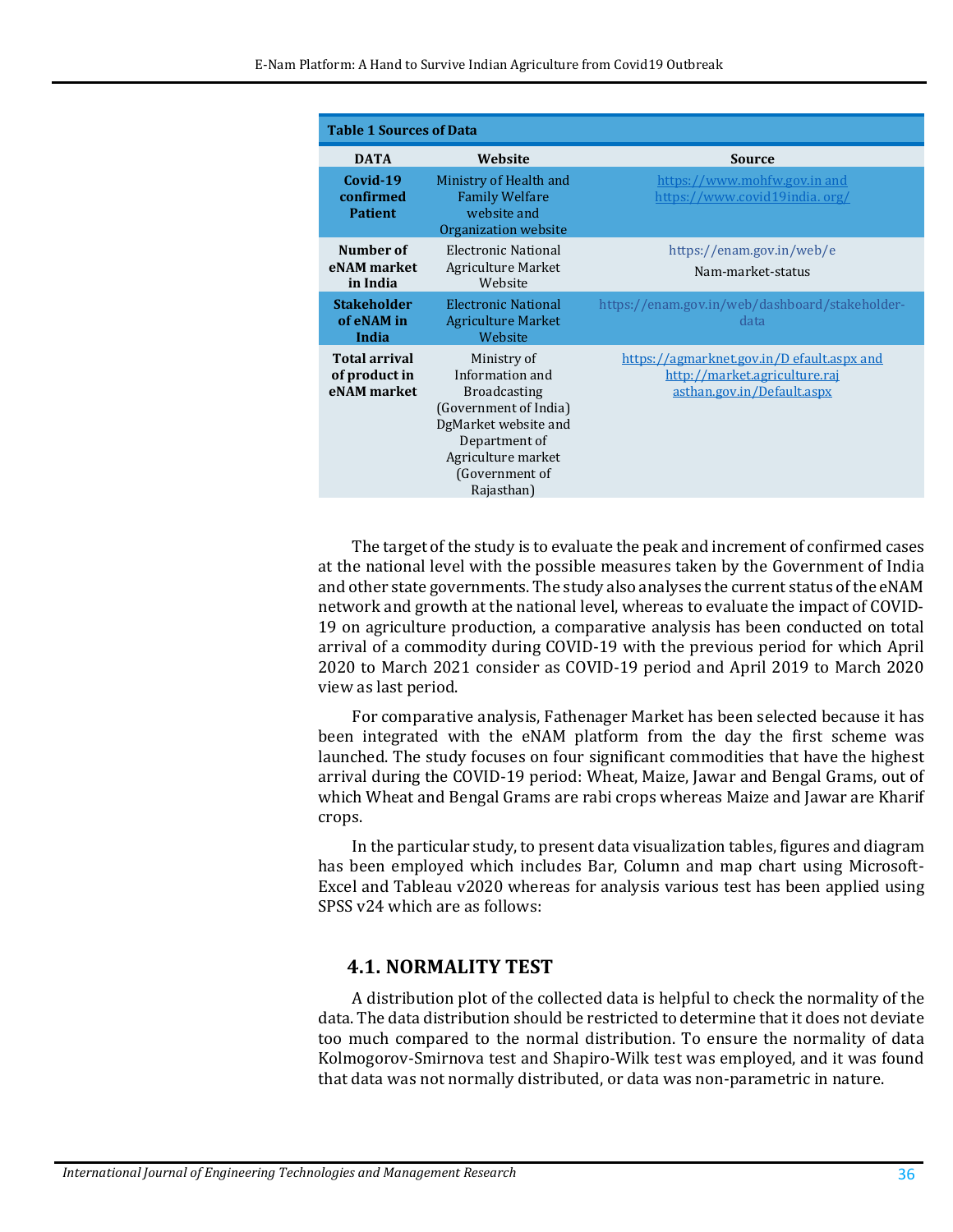#### **4.2. CHI-SQUARE TEST**

The Chi-square test of homogeneity determines if two or more independent samples vary by distributions on a single variable. A common use of this test is to compare two or more groups or conditions on a categorical result. Karl Pearson propounded the Chi-square test in 1900.

#### **4.3. CAGR MODEL**

CAGR stands for Compound annual growth rate. It measures a yearly growth rate over time, with the effect of compounding taken into account.

#### **5. RESULTS AND DISCUSSIONS**

#### **5.1. STATUS OF COVID19 IN INDIA AND GOVERNMENT MEASURES**

Global pandemic COVID19 inflecting health of people and had taken economy of countries into shock. As the nature of decease is highly contagious and to contain the spread of decease, the government had imposed policy action such as the imposition of social distancing, mask, restriction on mobility, self-isolation and even closure of institute at the earlier stage of Covid-19 but as the confirmed cases increase government had imposed lockdown of an entire country. Alarming for Covid19 as the Government of India requested a 14-hour national curfew on 22 March 2020, named "Janata Curfew". To curb the spread of Covid-19, the Government of India had imposed a lockdown of an entire country in 4 Phases, and this unprecedented lockdown has harmed the economy. 1st Phase was imposed from 24 March 2020 to 14 April 2020. In this duration, Finance Minister Nirmala Sitharaman had announced a  $\bar{x}$  170,000 crore stimulus package, whereas the Reserve Bank of India announced a slew of measures to help mitigate the economic impacts of the lockdown. As an extension of lockdown, the Government of India has imposed lockdown in 3 phases from 15 April 2020 to 3 May 2020, 4 May 2020 to 17 May 2020 and 18 May 2020 to 31 May 2020.



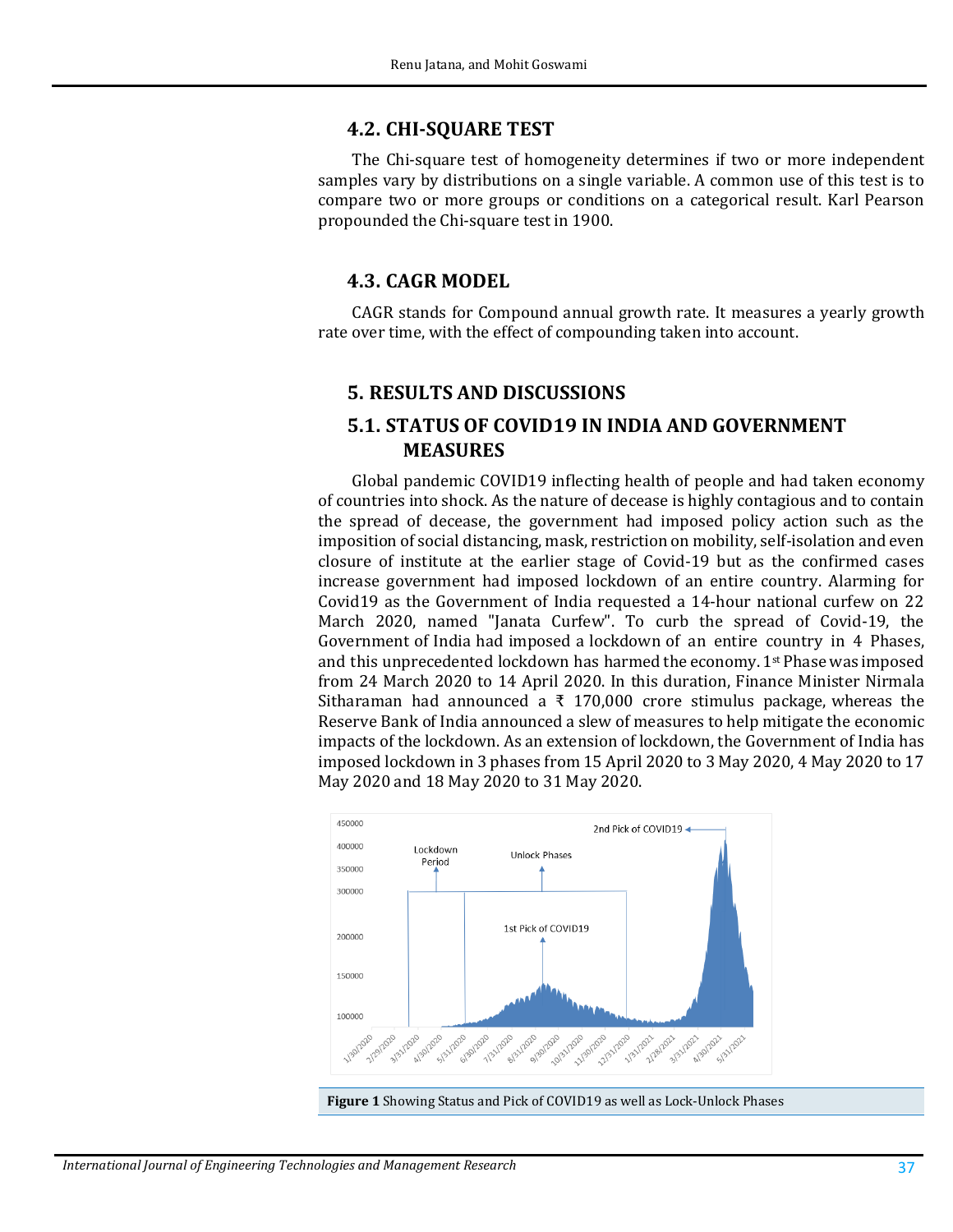The government of India had started the phases of unlocking in the focus of the economy. Unlock has 6 phases starting from 1 June 2020 to 30 November 2020. After the 6th Phase, the Government of India had removed restrictions majorly but had decided to resume educational institute from January 2021 and international flights after 31 January 2021. As the unlocking process started, the Number of confirmed cases has increased, and as a result, India had touched the first pick on 16 September 2020 during the 4th unlocking Phase with 97,860 confirmed cases.

India was getting back on track of economic growth from Covid-19, but with time, India hit back with Covid-19 Second layer, which was more dangerous and contagious than the first layer. The second layer was stated from March 2021 to now. On 5 May 2021, India had touched the 2nd pick of Covid-19 with 4,12,624 confirmed cases. Covid-19 hit the country's economy as never before as all the sectors of the economy faced backdrop and making loss while agriculture sector seemed to be growing compared to the previous year because of high productivity. To develop and survive of agriculture sector during the Covid-19, eNAM has become a shield to the agriculture sector from the impact of Covid-19.

## **5.2. ELECTRONIC NATIONAL AGRICULTURE MARKET (eNAM)**

#### **5.2.1. CURRENT STATUS OF eNAM AT THE NATIONAL LEVEL**

eNAM is an integrated platform of APMC markets that provides all the information regarding total arrivals of commodity, real-time market price buys and sells trading offers and its response and other services through the user-friendly mobile application. Totally 415 more markets are integrated by May 2020, and the Government of India planning to link all Market with the e-NAM platform by 2022. So far, 1000 markets across 18 states and 3 UT's have been integrated. On 20 June 2019 Government of India had launched e-NAM Version 2.0. It regulates continuous material flow through virtual online Market and reduces transaction costs and information asymmetry.

| Table 2 Showing Implementation phases of eNAM |                     |                              |                |                 |                          |                          |                |  |  |
|-----------------------------------------------|---------------------|------------------------------|----------------|-----------------|--------------------------|--------------------------|----------------|--|--|
| S.<br>No.                                     | State and UT's      |                              | <b>APMC's</b>  |                 |                          |                          |                |  |  |
|                                               |                     | <b>Pilot</b><br><b>Phase</b> | <b>PhaseI</b>  | <b>Phase II</b> |                          | <b>PhaseIII</b>          | <b>PhaseIV</b> |  |  |
|                                               |                     |                              | (Sep201)<br>6) | (March<br>2017) | (May<br>2017)            | (March<br>2018)          | (May<br>2020)  |  |  |
| $\mathbf{1}$                                  | Andhra Pradesh      |                              | 12             | 22              | 22                       | 22                       | 33             |  |  |
| $\overline{c}$                                | Chandigarh          | $\overline{\phantom{a}}$     |                |                 |                          | $\mathbf{1}$             | 1              |  |  |
| 3                                             | Chhattisgarh        | ٠                            | 5              | 14              | 14                       | 14                       | 14             |  |  |
| $\overline{4}$                                | Gujarat             | 3                            | 40             | 40              | 40                       | 79                       | 122            |  |  |
| 5                                             | Haryana             | 4                            | 37             | 54              | 54                       | 54                       | 81             |  |  |
| 6                                             | Himachal<br>Pradesh | $\overline{c}$               | 7              | 19              | 19                       | 19                       | 19             |  |  |
| 7                                             | <b>Iharkhand</b>    | 1                            | 8              | 19              | 19                       | 19                       | 19             |  |  |
| 8                                             | Jammu<br>&Kashmir   | $\overline{\phantom{0}}$     | -              |                 | $\overline{\phantom{m}}$ | $\overline{\phantom{a}}$ | $\overline{2}$ |  |  |
| 9                                             | Karnataka           |                              |                |                 |                          |                          | $\overline{2}$ |  |  |
| 10                                            | Kerala              |                              |                |                 |                          |                          | 6              |  |  |
| 11                                            | Madhya Pradesh      | $\mathbf{1}$                 | 20             | 50              | 58                       | 58                       | 80             |  |  |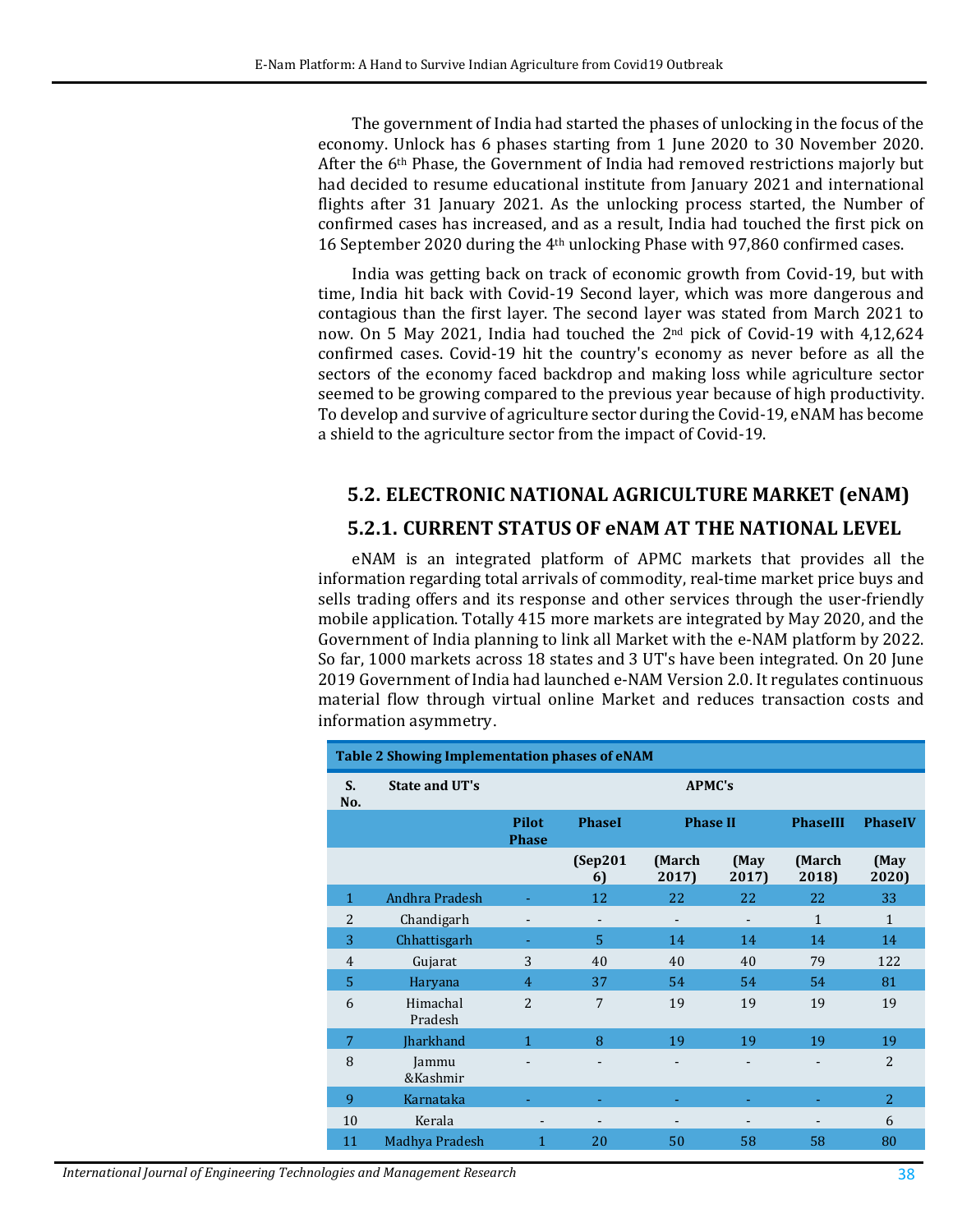| 12                      | Maharashtra                               | $\overline{\phantom{a}}$ | $\overline{\phantom{a}}$ | 15  | 45                       | 60  | 118            |  |  |
|-------------------------|-------------------------------------------|--------------------------|--------------------------|-----|--------------------------|-----|----------------|--|--|
| 13                      | Odisha                                    | ٠                        |                          | 10  | 10                       | 10  | 41             |  |  |
| 14                      | Puducherry                                | -                        | $\overline{\phantom{a}}$ | -   | $\overline{\phantom{a}}$ | 2   | $\overline{2}$ |  |  |
| 15                      | Punjab                                    |                          |                          |     |                          | 19  | 37             |  |  |
| 16                      | Rajasthan                                 | 1                        | 11                       | 25  | 25                       | 25  | 144            |  |  |
| 17                      | <b>Tamil Nadu</b>                         |                          | ٠                        |     | ٠                        | 23  | 63             |  |  |
| 18                      | Telangana                                 | 5                        | 44                       | 44  | 44                       | 47  | 57             |  |  |
| 19                      | Uttarakhand                               | ٠                        | ٠                        | 5   | 5                        | 16  | 16             |  |  |
| 20                      | Uttar Pradesh<br>21<br><b>West Bengal</b> |                          | 66                       | 100 | 100                      | 100 | 125            |  |  |
|                         |                                           |                          | ۰                        |     |                          | 17  | 18             |  |  |
| Total                   |                                           | 23                       | 250                      | 417 | 455                      | 585 | 1000           |  |  |
| <b>CAGR Coefficient</b> |                                           |                          | 1.848                    |     |                          |     |                |  |  |
| Growth                  |                                           |                          | 84.80%                   |     |                          |     |                |  |  |
| Sign. Value             |                                           |                          | 0.005                    |     |                          |     |                |  |  |

Source: eNAM Website

In a pilot survey, 23 APMC markets were integrated with the eNAM platform and with the successful implementation, the Government of India had increased the integration process from time to time. With the help of the CAGR Model, it was found that the coefficient of compounding was 1.848 and growth was 84.8% with a significant value of 0.005, which is less than 0.01 at a 1% level of significance. It is statistical proof of significant growth in eNAM markets in the last four years.

The e-NAM system was implemented in Rajasthan with its initial launch in April 2016 in 8 states across the country. As of May 2020, 144 Markets were connected through e-NAM in Rajasthan. Out of 144 Markets, 1 Market have been integrated into a pilot phase, whereas more than 10 Markets have been integrated into 1st Phase of e-NAM and the rest in the next Phase.

#### **5.2.2. TOTAL ARRIVAL OF COMMODITIES IN THE eNAM MARKET OF RAJASTHAN**

During the Covid-19, where all the sectors hit back, the agriculture sector was seemed to be survived and make growth in the second and fourth quarter of 2020- 2021 (Covid-19 period) as the total arrival of eNAM markets was 9056349.27 quintals and 19939320.98 quintals, respectively, in this period which was more than total commodity arrival of eNAM markets in pervious year second (7568513.98 quintals) and fourth quarter (12509174.17 quintals).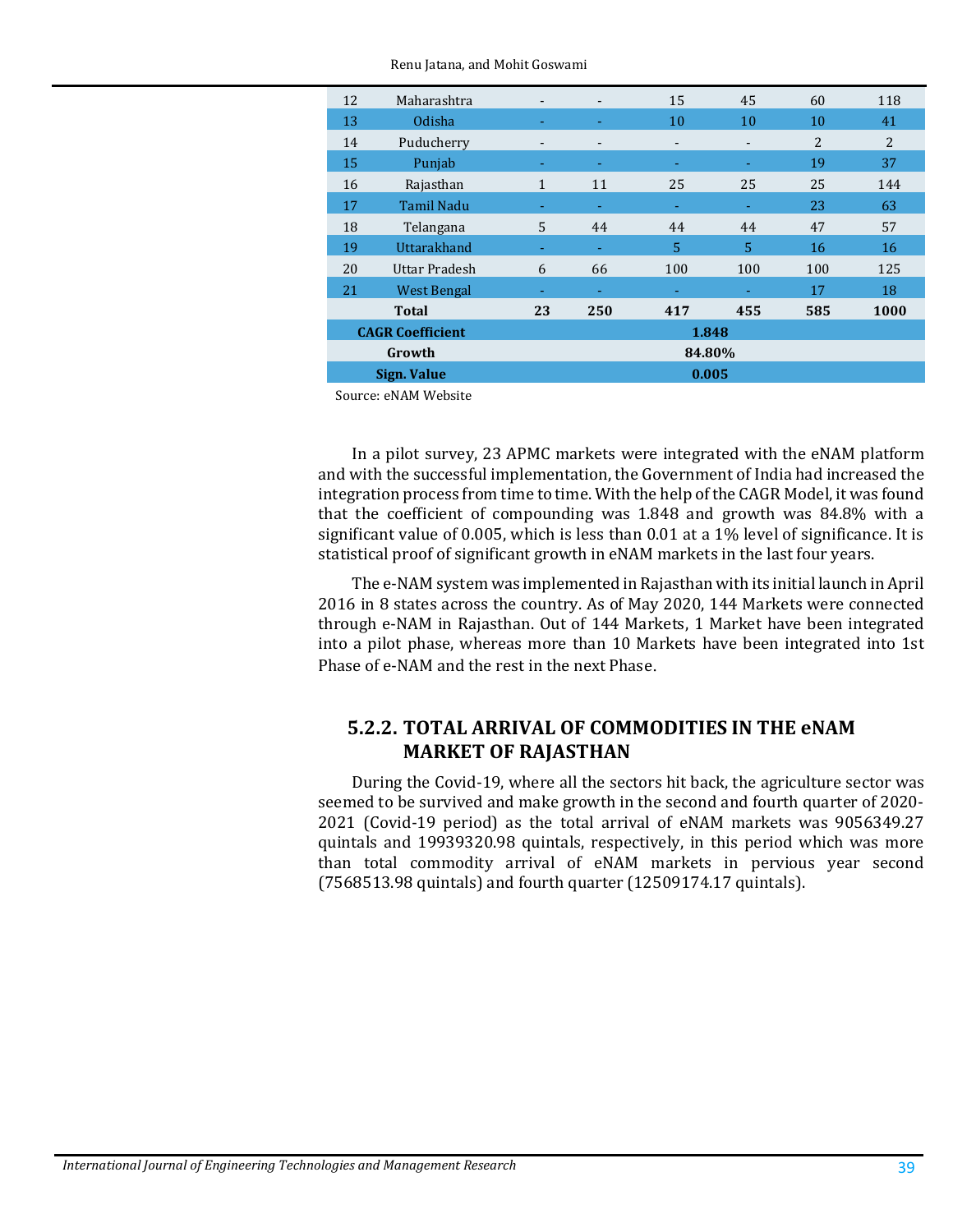**(In Quintals)**





At the starting spread of Covid-19 in India, the Total commodity arrival of eNAM markets for the first quarter (29408152.34 quintals) was less than the previous period total arrival (36663522.49 quintals), whereas, during the third quarter when India was facing pick of confirmed cases of Covid-19, the total commodity arrival of eNAM markets was 21607210.38 quintals which were again less than previous period total arrival, i.e., 21607210.38 quintals.

#### **6. HYPOTHESIS TESTING**

**H0(1)** = There is no significant difference in selected commodity arrival during the COVID19 outbreak compared to the previous period.

The particular study was aimed to evaluate the effectiveness of eNAM to protect the agriculture market from the impact of Covid-19 by comparing total arrival during Covid-19 with the previous period, for which the Fathenager eNAM market with four major commodities was selected. Wheat, Maize, Jawar and Bengal Grams was the major commodity arrival in the Fathenager eNAM market. In 2019-2020, the Average arrival of Wheat, Maize, Jawar and Bengal Grams was 7219.75, 4852.33, 592.16 and252.33 quintals, respectively, whereas, in 2020-2021, the average arrival of Wheat, Maize, Jawar and Bengal Grams was 9840.41, 18502.08, 1385.58 and 963.83 quintals, respectively.

#### **(In Quintals)**

| Table 3 Showing total arrival of the selected commodities in the Fathenager Market from April<br><b>2019 to March 2021</b> |          |          |              |          |                 |          |                                |          |  |
|----------------------------------------------------------------------------------------------------------------------------|----------|----------|--------------|----------|-----------------|----------|--------------------------------|----------|--|
| Month                                                                                                                      | Wheat    |          | <b>Maize</b> |          | Sorgham (Jawar) |          | <b>Bengal Grams</b><br>(Chana) |          |  |
|                                                                                                                            | $2019 -$ | $2020 -$ | $2019 -$     | $2020 -$ | $2019 -$        | $2020 -$ | $2019 -$                       | $2020 -$ |  |
|                                                                                                                            | 2020     | 2021     | 2020         | 2021     | 2020            | 2021     | 2020                           | 2021     |  |
| April                                                                                                                      | 14182    | 28031    | 588          | 4677     | 17              | 67       | 1116                           | 3270     |  |
| May                                                                                                                        | 15632    | 29073    | 189          | 1306     | 98              | 60       | 794                            | 1402     |  |

*International Journal of Engineering Technologies and Management Research* 40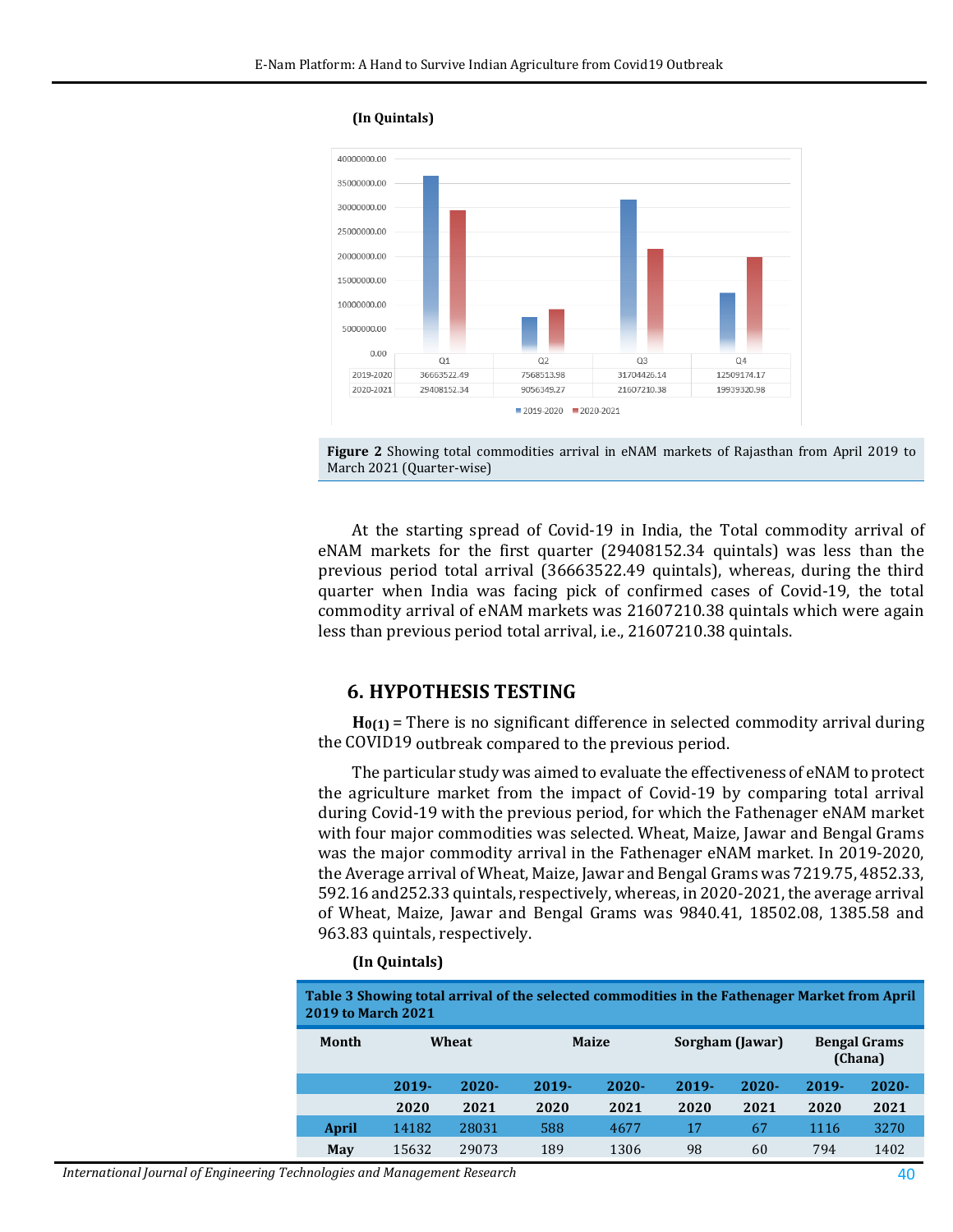| <b>June</b>                         | 11302       | 25912    | 262     | 3079     | 219    | 116     | 281    | 2543         |
|-------------------------------------|-------------|----------|---------|----------|--------|---------|--------|--------------|
| July                                | 15298       | 12953    | 515     | 3211     | 22     | 60      | 224    | 1255         |
| <b>August</b>                       | 7263        | 3407     | 724     | 926      | 4      | 4       | 71     | 290          |
| September                           | 7781        | 5788     | 374     | 2052     | 5      | 25      | 88     | 29           |
| <b>October</b>                      | 5311        | 3000     | 4241    | 16043    | 2802   | 5131    | 142    | 3            |
| <b>November</b>                     | 1989        | 1530     | 14987   | 38464    | 2152   | 3165    | 35     | $\mathbf{0}$ |
| <b>December</b>                     | 2129        | 2005     | 21551   | 47931    | 986    | 2339    | 57     | $\theta$     |
| January                             | 1366        | 1452     | 5855    | 38106    | 320    | 2392    | 27     | $\theta$     |
| <b>February</b>                     | 2246        | 2111     | 4615    | 36714    | 243    | 1893    | 4      | 18           |
| March                               | 2138        | 2823     | 4327    | 29516    | 238    | 1375    | 189    | 2756         |
| <b>Mean</b>                         | 7219.<br>75 | 9840.41  | 4852.33 | 18502.08 | 592.16 | 1385.58 | 252.33 | 963.83       |
| <b>Standard</b><br><b>Deviation</b> | 5585.<br>91 | 11213.57 | 6743.22 | 18205.72 | 930.44 | 1651.41 | 345.73 | 1251.67      |
| Chi-<br><b>Square</b>               | Value       | 132      | Value   | 132      | Value  | 120     | Value  | 108          |
|                                     | Sign.       | 0.233    | Sign.   | 0.233    | Sign.  | 0.242   | Sign.  | 0.252        |
|                                     |             |          |         |          |        |         |        |              |

Renu Jatana, and Mohit Goswami

In 2019-2020, Highest standard deviation was recorded for Maize, i.e., 6743.22 quintals which were followed by Wheat, Jawar and Bengal Grams, which was 5585.91, 930.44 and 345.73 quintals, whereas, in 2020-2021, Highest standard deviation was recorded for Maize, i.e., 6743.22 quintals which were followed by Wheat, Jawar and Bengal Grams which was 11213.57, 1651.41 and 1251.67 quintals.

Chi-square statistics showing in the above table state that value for Wheat, Maize, Jawar and Bengal Grams was 132, 132, 120 and 108, respectively, with significant values of 0.233, 0.233, 0.242 and 0.252, respectively, for all the significant commodity values, was more than 0.05 at a 5% level of significance, which was statistical evidence to accept the null hypothesis, i.e., there was no significant difference in selected commodity arrival during the COVID-19 outbreak as compared to the previous period. So, it can be concluded that there was no significant difference in the total arrival of Wheat, Maize, Jawar and Bengal Grams in the Fathenager eNAM market during Covid-19 as compared to the previous period.



**Figure 3** Showing total arrival of the selected commodity in the Fathenager Market from April to March 2021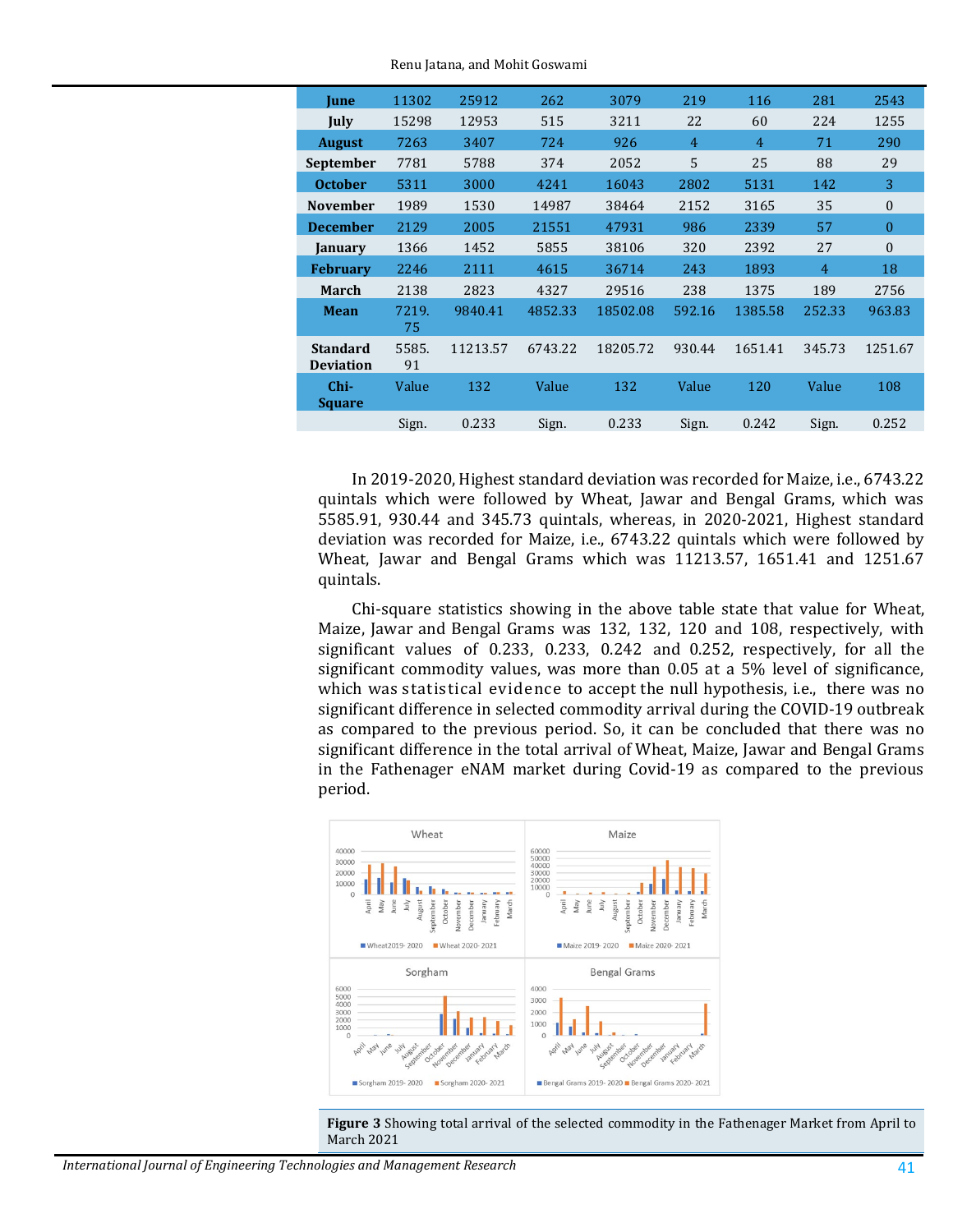#### **7. CONCLUSIONS AND RECOMMENDATIONS**

Agriculture is the backbone of the Indian economy. As Covid-19 highly affected mostly all the sectors of the economy, but in the meantime, Indian agriculture had managed to survive even though Covid- 19 hit worst. Covid-19 is a highly contagious disease that affected almost all countries worldwide, but India has made an early move to constrain the spread of COVID-19 by imposing country lockdown. During the lockdown Government of India has announced various packages and schemes to survive and overcome Coronavirus, which includes social assistance package of INR 1.7 lakh crore. In contrast, the earlier scheme of the Central government, namely eNAM, had played a vital role in the survival of Indian agriculture during Covid-19 outbreak. eNAM had significantly increased growth with 84.8% in the last four years by integrating 1000 APMC markets with the eNAM platform. The study evaluates that Wheat, Maise, Jowar and Bengal Grams, which was the major commodity of Fathenager eNAM market, had higher total arrival during the Covid-19 pandemic than the previous period. As a result of chi-square, it was concluded that there was no significant difference in total arrival of Wheat, Maise, Jowar and Bengal Grams in the Fathenager eNAM market during Covid-19 as compared to the previous period.

#### **REFERENCES**

- <span id="page-9-1"></span>Arumugam, D. U., Kanagavalli, D. G., & M, M. (2020). Covid-19 : Impact of agriculture in India (SSRN Scholarly Paper ID 3600813). Social Science Research Network. Retrieved from <https://papers.ssrn.com/abstract=3600813>
- Cariappa, A. A., Acharya, K. K., Adhav, C. A., Sendhil, R., & Ramasundaram, P. (2021). Impact of COVID-19 on the Indian agricultural system : A 10-point strategy for post-pandemic recovery. Outlook on Agriculture, 50(1), 26-33. Retrieved from <https://doi.org/10.1177/0030727021989060>
- <span id="page-9-0"></span>Chetan, K., & Yogesh, D. (2020, August). COVID-19 - Impacts on the Indian Agriculture. International Journal of Science and Research (IJSR), 9(8), 1188-1192. doi :10.21275/SR20822143015
- Dutta, R., & Prasad Pani, B. C. A. (2020). The coronation effect in India : The Odisha way. Journal of Global Resources, 06(si1), 64-72. Retrieved from <https://doi.org/10.46587/JGR.2020.v06si01.009>
- Jatana, R., & Goswami, M. (2021). An analytical study on the functioning of eNAM (With special reference to Rajasthan) (SSRN Scholarly Paper ID 3775938).<br>Social Science Research Network. Retrieved from Social Science Research Network. Retrieved from <https://papers.ssrn.com/abstract=3775938>
- Kwak, S. G., & Park, S.-H. (2019). Normality test in clinical research. Journal of Rheumatic Diseases, 26(1), 5. Retrieved from <https://doi.org/10.4078/jrd.2019.26.1.5>
- Meera, S. N., Gandhi, R., & Padaria, R. (2017). Accelerating impact through rice innovation systems: Integrating knowledge, technology, and markets. In The Future Rice Strategy for India (pp. 435-460). Elsevier. Retrieved from <https://doi.org/10.1016/B978-0-12-805374-4.00016-6>
- Mittal, S. (2020). An exploratory data analysis of covid-19 in India. International Journal of Engineering Research & Technology, 9(4). Retrieved from <https://doi.org/10.17577/IJERTV9IS040550>